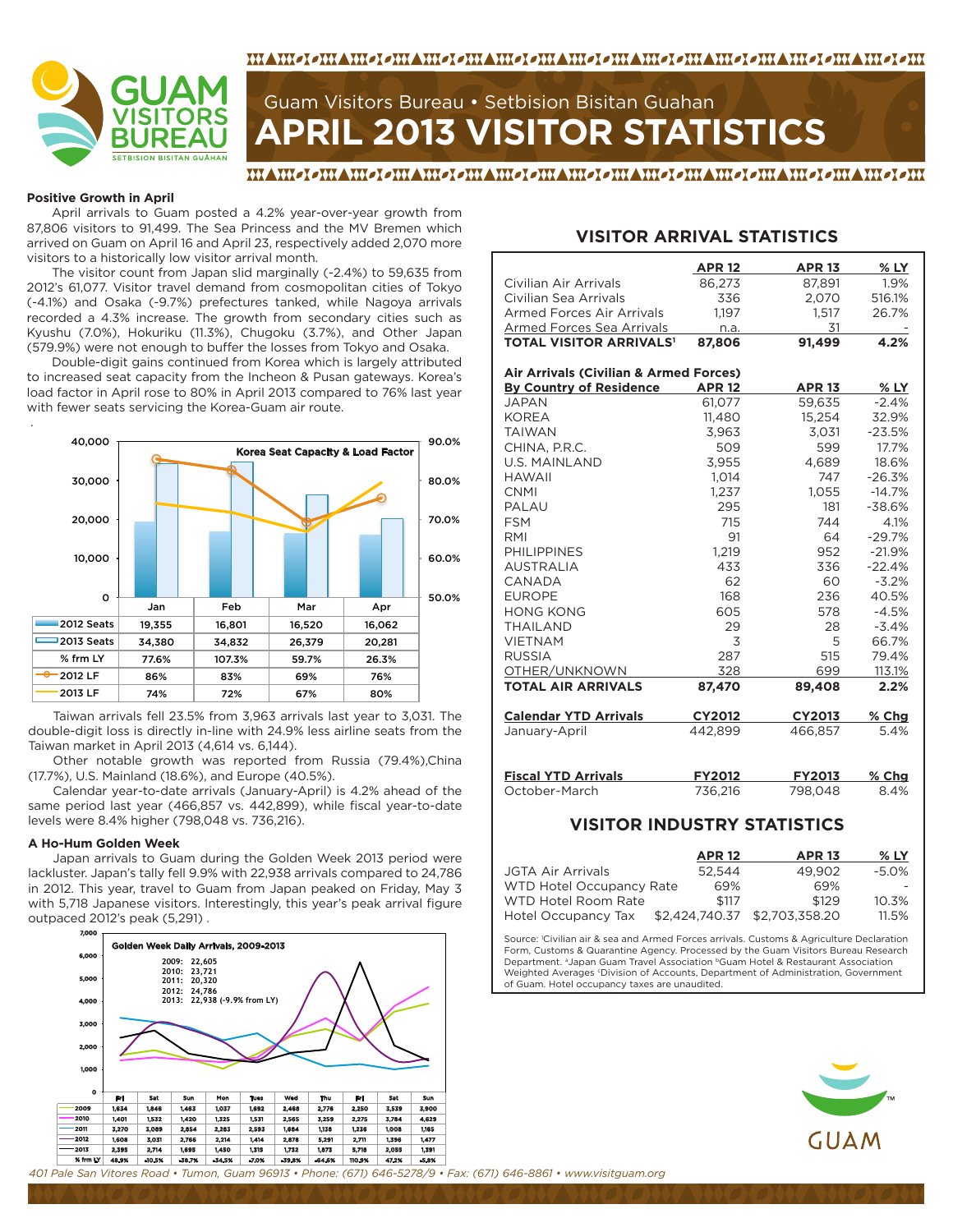## *Japan Visitor Arrivals*  $\vee$  *(*  $\circ$  *,*  $\circ$  *,*  $\circ$  *,*  $\circ$  *,*  $\circ$  *,*  $\circ$  *,*  $\circ$  *,*  $\circ$  *,*  $\circ$  *,*  $\circ$  *,*  $\circ$  *,*  $\circ$  *,*  $\circ$  *,*  $\circ$  *,*  $\circ$  *,*  $\circ$  *,*  $\circ$  *,*  $\circ$  *,*  $\circ$  *,*  $\circ$  *,*  $\circ$  *,*  $\circ$  *,*  $\circ$  *,*  $\circ$  *,*  $\circ$  *,*  $\circ$  *,*  $\circ$  *,*

| <b>JAPAN</b> | 2012    | 2013    | % from LY |
|--------------|---------|---------|-----------|
| January      | 80,638  | 78,841  | $-2.2%$   |
| February     | 84.870  | 85.993  | 1.3%      |
| March        | 99.541  | 105.280 | 5.8%      |
| April        | 61,077  | 59,635  | $-2.4%$   |
| May          | 55,457  |         |           |
| June         | 64.018  |         |           |
| July         | 76.745  |         |           |
| August       | 97,982  |         |           |
| September    | 79.900  |         |           |
| October      | 70.612  |         |           |
| November     | 77,659  |         |           |
| December     | 80,730  |         |           |
| Total        | 929.229 | 329.749 |           |

| <b>CHUBU (NAGOYA)</b> | 2012    | 2013   | % from LY |
|-----------------------|---------|--------|-----------|
| January               | 9,784   | 9,626  | $-1.6%$   |
| February              | 10,548  | 10,533 | $-0.1%$   |
| March                 | 12,330  | 12,777 | 3.6%      |
| April                 | 8,287   | 8,641  | 4.3%      |
| May                   | 7.367   |        |           |
| June                  | 9,568   |        |           |
| July                  | 9,220   |        |           |
| August                | 10.770  |        |           |
| September             | 7,594   |        |           |
| October               | 8,603   |        |           |
| November              | 9,928   |        |           |
| December              | 11,235  |        |           |
| <b>Total</b>          | 115.234 | 41.577 |           |

| <b>KOSHINETSU</b> | 2012   | 2013  | % from LY |
|-------------------|--------|-------|-----------|
| January           | 2,493  | 2,520 | 1.1%      |
| February          | 2,458  | 2,556 | 4.0%      |
| March             | 2.691  | 2.877 | 6.9%      |
| April             | 1,382  | 1,279 | $-7.5%$   |
| May               | 1,449  |       |           |
| June              | 1.531  |       |           |
| July              | 1.403  |       |           |
| August            | 1,638  |       |           |
| September         | 1,583  |       |           |
| October           | 1,600  |       |           |
| November          | 3,033  |       |           |
| December          | 2,505  |       |           |
| <b>Total</b>      | 23.766 | 9.232 |           |

| <b>TOHOKU</b> | 2012   | 2013   | % from LY |
|---------------|--------|--------|-----------|
| January       | 2,861  | 3,384  | 18.3%     |
| February      | 3,267  | 3,592  | 9.9%      |
| March         | 3,424  | 3,969  | 15.9%     |
| April         | 1,933  | 1,809  | $-6.4%$   |
| May           | 1,880  |        |           |
| June          | 2,178  |        |           |
| July          | 2,367  |        |           |
| August        | 2,327  |        |           |
| September     | 1,933  |        |           |
| October       | 2,538  |        |           |
| November      | 3,368  |        |           |
| December      | 2.746  |        |           |
| <b>Total</b>  | 30.822 | 12,754 |           |

| <b>KANTO (TOKYO)</b> | 2012    | 2013    | % from LY |
|----------------------|---------|---------|-----------|
| January              | 37.940  | 36.227  | -4.5%     |
| February             | 39,855  | 40,728  | 2.2%      |
| March                | 49,825  | 51,998  | 4.4%      |
| April                | 30,974  | 29,699  | $-4.1%$   |
| May                  | 26,863  |         |           |
| June                 | 31.199  |         |           |
| July                 | 41.548  |         |           |
| August               | 55.698  |         |           |
| September            | 43,071  |         |           |
| October              | 35,465  |         |           |
| November             | 35.684  |         |           |
| December             | 36,036  |         |           |
| Total                | 464,158 | 158,652 |           |

| <b>KINKI (OSAKA)</b> | 2012    | 2013   | % from LY |
|----------------------|---------|--------|-----------|
| January              | 17,002  | 16,476 | $-3.1%$   |
| February             | 17,465  | 17,068 | $-2.3%$   |
| March                | 19,523  | 18,775 | $-3.8%$   |
| April                | 11,667  | 10,531 | $-9.7%$   |
| May                  | 10,531  |        |           |
| June                 | 12.143  |        |           |
| July                 | 13.241  |        |           |
| August               | 18,200  |        |           |
| September            | 15,798  |        |           |
| October              | 12,324  |        |           |
| November             | 15.174  |        |           |
| December             | 17,223  |        |           |
| <b>Total</b>         | 180,291 | 62,850 |           |

| <b>HOKURIKU</b> | 2012   | 2013  | % from LY |
|-----------------|--------|-------|-----------|
| January         | 1,088  | 848   | $-22.1%$  |
| February        | 1,352  | 1,258 | $-7.0\%$  |
| March           | 1,510  | 1,603 | 6.2%      |
| April           | 803    | 894   | 11.3%     |
| May             | 976    |       |           |
| June            | 928    |       |           |
| July            | 952    |       |           |
| August          | 787    |       |           |
| September       | 756    |       |           |
| October         | 858    |       |           |
| November        | 1,115  |       |           |
| December        | 1,133  |       |           |
| <b>Total</b>    | 12,258 | 4.603 |           |

| <b>KYUSHU</b> | 2012   | 2013   | % from LY |
|---------------|--------|--------|-----------|
| January       | 2,515  | 2,191  | $-12.9%$  |
| February      | 2,955  | 3,237  | 9.5%      |
| March         | 3.384  | 4.718  | 39.4%     |
| April         | 1.734  | 1.855  | 7.0%      |
| May           | 2,176  |        |           |
| June          | 2.183  |        |           |
| July          | 2,619  |        |           |
| August        | 2,398  |        |           |
| September     | 1.969  |        |           |
| October       | 2,229  |        |           |
| November      | 2,813  |        |           |
| December      | 3,191  |        |           |
| Total         | 30,166 | 12,001 |           |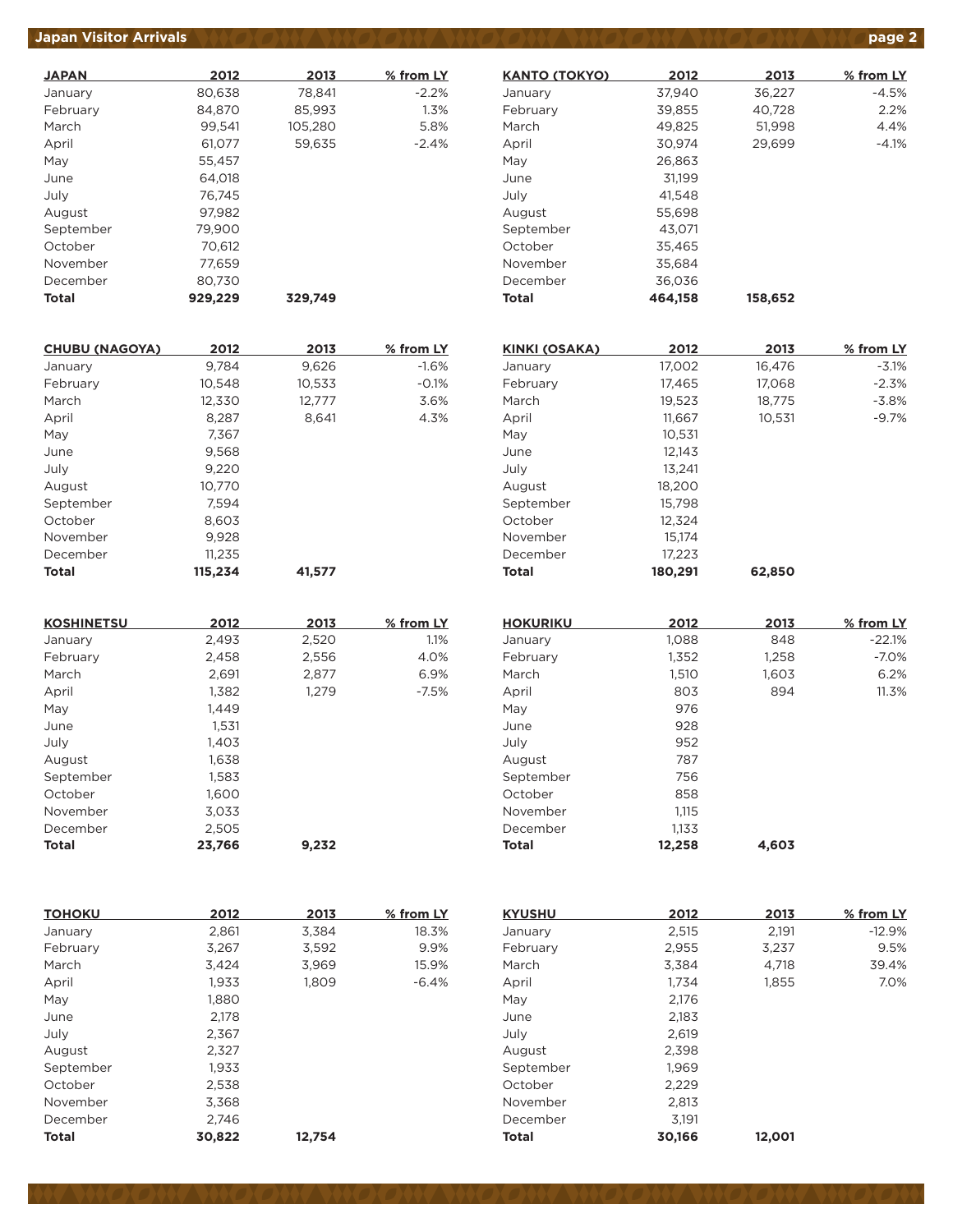#### *Japan Visitor Arrivals <b>page 3*

| <b>CHUGOKU</b> | 2012   | 2013  | % from LY |
|----------------|--------|-------|-----------|
| January        | 2,255  | 2,039 | $-9.6%$   |
| February       | 2,401  | 2,532 | 5.5%      |
| March          | 2,797  | 2.949 | 5.4%      |
| April          | 1,585  | 1.644 | 3.7%      |
| May            | 1,689  |       |           |
| June           | 1,679  |       |           |
| July           | 2,053  |       |           |
| August         | 2.247  |       |           |
| September      | 2,194  |       |           |
| October        | 2,561  |       |           |
| November       | 2,107  |       |           |
| December       | 2,406  |       |           |
| Total          | 25.974 | 9.164 |           |

| <b>HOKKAIDO</b> | 2012   | 2013  | % from LY |
|-----------------|--------|-------|-----------|
| January         | 3,135  | 2,698 | $-13.9%$  |
| February        | 2.410  | 1,625 | $-32.6%$  |
| March           | 2,037  | 2,215 | 8.7%      |
| April           | 1,320  | 1,232 | $-6.7%$   |
| May             | 903    |       |           |
| June            | 967    |       |           |
| July            | 1,007  |       |           |
| August          | 847    |       |           |
| September       | 1,029  |       |           |
| October         | 1.577  |       |           |
| November        | 1,555  |       |           |
| December        | 1.354  |       |           |
| Total           | 18,141 | 7,770 |           |

| <b>SHIKOKU</b> | 2012   | 2013  | % from LY |
|----------------|--------|-------|-----------|
| January        | 1,021  | 975   | $-4.5%$   |
| February       | 1,128  | 1,254 | 11.2%     |
| March          | 1,182  | 1,352 | 14.4%     |
| April          | 618    | 762   | 23.3%     |
| May            | 727    |       |           |
| June           | 720    |       |           |
| July           | 1,025  |       |           |
| August         | 1.128  |       |           |
| September      | 1,663  |       |           |
| October        | 952    |       |           |
| November       | 1,169  |       |           |
| December       | 1,282  |       |           |
| <b>Total</b>   | 12,615 | 4.343 |           |

| OKINAWA/MIYA | 2012  | 2013  | % from LY |
|--------------|-------|-------|-----------|
| January      | 455   | 457   | 0.4%      |
| February     | 849   | 130   | $-84.7%$  |
| March        | 510   | 248   | $-51.4%$  |
| April        | 610   | 174   | $-71.5%$  |
| May          | 583   |       |           |
| June         | 692   |       |           |
| July         | 768   |       |           |
| August       | 854   |       |           |
| September    | 574   |       |           |
| October      | 443   |       |           |
| November     | 304   |       |           |
| December     | 231   |       |           |
| <b>Total</b> | 6,873 | 1,009 |           |

| 2012  | 2013  | % from LY |
|-------|-------|-----------|
| 89    | 1,400 | 1473.0%   |
| 182   | 1,480 | 713.2%    |
| 328   | 1,799 | 448.5%    |
| 164   | 1,115 | 579.9%    |
| 313   |       |           |
| 230   |       |           |
| 542   |       |           |
| 1.088 |       |           |
| 1,736 |       |           |
| 1,462 |       |           |
| 1.409 |       |           |
| 1,388 |       |           |
| 8,931 | 5,794 |           |
|       |       |           |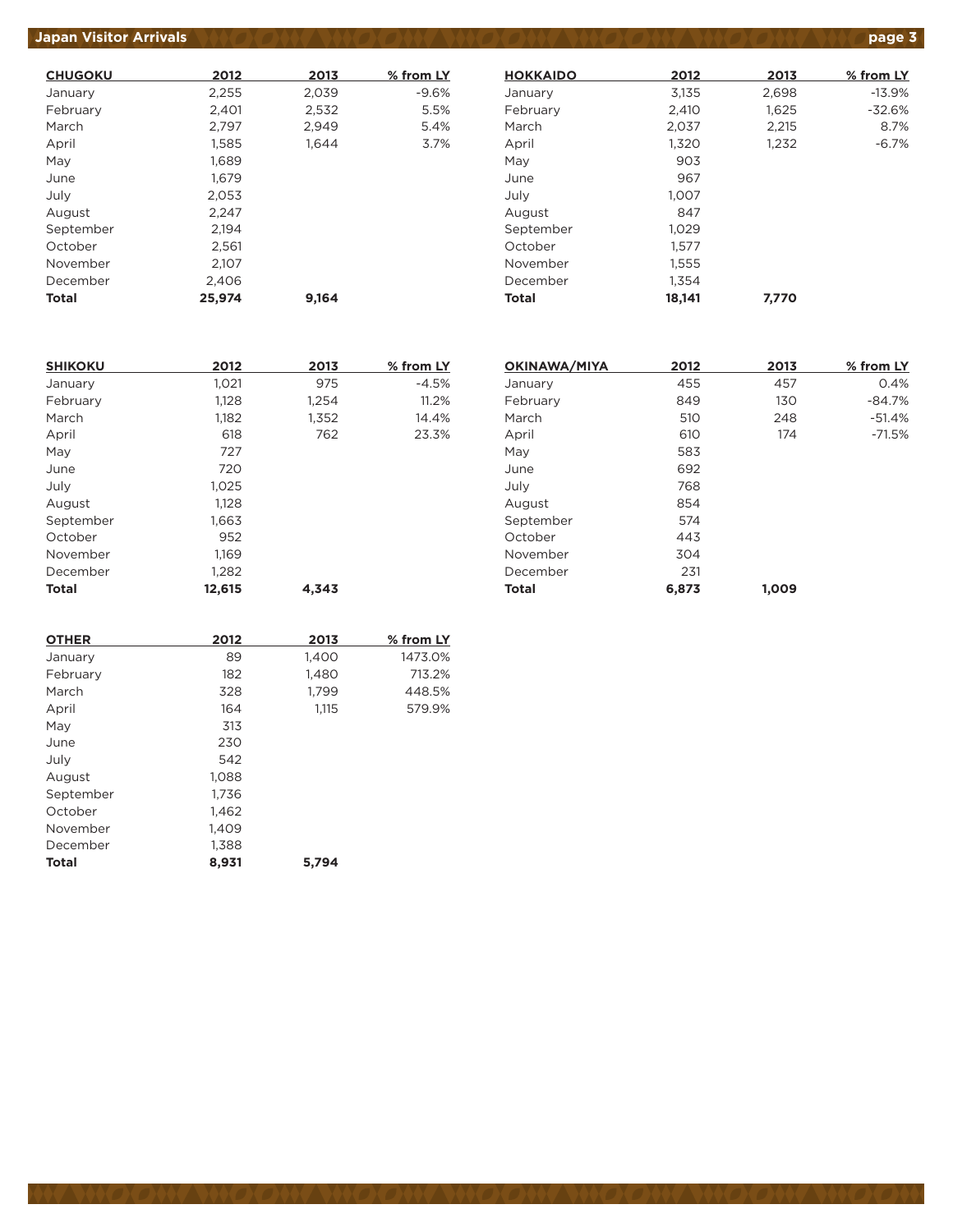## **Korea Visitor Arrivals product to the state of the state of the state of the state of the state of the state of the state of the state of the state of the state of the state of the state of the state of the state of the**

| <b>KOREA</b> | 2012    | 2013   | % from LY |
|--------------|---------|--------|-----------|
| January      | 16,507  | 22,962 | 39.1%     |
| February     | 13,651  | 18,979 | 39.0%     |
| March        | 10,751  | 16,327 | 51.9%     |
| April        | 11,480  | 15,254 | 32.9%     |
| May          | 11.613  |        |           |
| June         | 15.118  |        |           |
| July         | 17,466  |        |           |
| August       | 18,106  |        |           |
| September    | 12,855  |        |           |
| October      | 16,122  |        |           |
| November     | 17,696  |        |           |
| December     | 21,464  |        |           |
| Total        | 182.829 | 73,522 |           |

| <b>INCHEON</b> | 2012   | 2013  | % from LY |
|----------------|--------|-------|-----------|
| January        | 882    | 1,382 | 56.7%     |
| February       | 772    | 1,065 | 38.0%     |
| March          | 689    | 1,021 | 48.2%     |
| April          | 732    | 965   | 31.8%     |
| May            | 743    |       |           |
| June           | 920    |       |           |
| July           | 992    |       |           |
| August         | 1,006  |       |           |
| September      | 816    |       |           |
| October        | 1,133  |       |           |
| November       | 1,106  |       |           |
| December       | 1,140  |       |           |
| <b>Total</b>   | 10,931 | 4.433 |           |

| <b>CHUNGNAM</b> | 2012  | 2013  | % from LY |
|-----------------|-------|-------|-----------|
| January         | 485   | 866   | 78.6%     |
| February        | 475   | 538   | 13.3%     |
| March           | 368   | 530   | 44.0%     |
| April           | 336   | 489   | 45.5%     |
| May             | 313   |       |           |
| June            | 584   |       |           |
| July            | 507   |       |           |
| August          | 622   |       |           |
| September       | 492   |       |           |
| October         | 560   |       |           |
| November        | 562   |       |           |
| December        | 738   |       |           |
| <b>Total</b>    | 6.042 | 2,423 |           |

| <b>JEONBUK</b> | 2012  | 2013 | % from LY |
|----------------|-------|------|-----------|
| January        | 326   | 349  | 7.1%      |
| February       | 281   | 236  | $-16.0%$  |
| March          | 141   | 197  | 39.7%     |
| April          | 131   | 183  | 39.7%     |
| May            | 137   |      |           |
| June           | 176   |      |           |
| July           | 221   |      |           |
| August         | 212   |      |           |
| September      | 100   |      |           |
| October        | 137   |      |           |
| November       | 250   |      |           |
| December       | 233   |      |           |
| <b>Total</b>   | 2,345 | 965  |           |

| <b>SEOUL</b> | 2012   | 2013   | % from LY |
|--------------|--------|--------|-----------|
| January      | 8,334  | 10,418 | 25.01%    |
| February     | 7,358  | 9,833  | 33.6%     |
| March        | 5,579  | 8.017  | 43.70%    |
| April        | 6,000  | 7,296  | 21.6%     |
| May          | 6,297  |        |           |
| June         | 7.455  |        |           |
| July         | 9,300  |        |           |
| August       | 9,218  |        |           |
| September    | 6,844  |        |           |
| October      | 8.047  |        |           |
| November     | 8.757  |        |           |
| December     | 10,697 |        |           |
| <b>Total</b> | 93.886 | 35.564 |           |

| <b>CHUNGBUK</b> | 2012  | 2013  | % from LY |
|-----------------|-------|-------|-----------|
| January         | 216   | 471   | 118.1%    |
| February        | 194   | 273   | 40.7%     |
| March           | 140   | 260   | 85.7%     |
| April           | 181   | 282   | 55.8%     |
| May             | 167   |       |           |
| June            | 231   |       |           |
| July            | 240   |       |           |
| August          | 232   |       |           |
| September       | 156   |       |           |
| October         | 262   |       |           |
| November        | 234   |       |           |
| December        | 292   |       |           |
| <b>Total</b>    | 2,545 | 1,286 |           |

| <b>GANGWON</b> | 2012  | 2013 | % from LY |
|----------------|-------|------|-----------|
| January        | 306   | 462  | 51.0%     |
| February       | 155   | 215  | 38.7%     |
| March          | 134   | 164  | 22.4%     |
| April          | 144   | 133  | $-7.6%$   |
| May            | 144   |      |           |
| June           | 134   |      |           |
| July           | 105   |      |           |
| August         | 127   |      |           |
| September      | 134   |      |           |
| October        | 182   |      |           |
| November       | 165   |      |           |
| December       | 158   |      |           |
| <b>Total</b>   | 1.888 | 974  |           |

| <b>GYEONBUK</b> | 2012  | 2013  | % from LY |
|-----------------|-------|-------|-----------|
| January         | 511   | 816   | 59.7%     |
| February        | 294   | 382   | 29.9%     |
| March           | 290   | 507   | 74.8%     |
| April           | 361   | 565   | 56.5%     |
| May             | 272   |       |           |
| June            | 458   |       |           |
| July            | 489   |       |           |
| August          | 493   |       |           |
| September       | 255   |       |           |
| October         | 522   |       |           |
| November        | 503   |       |           |
| December        | 663   |       |           |
| <b>Total</b>    | 5,111 | 2,270 |           |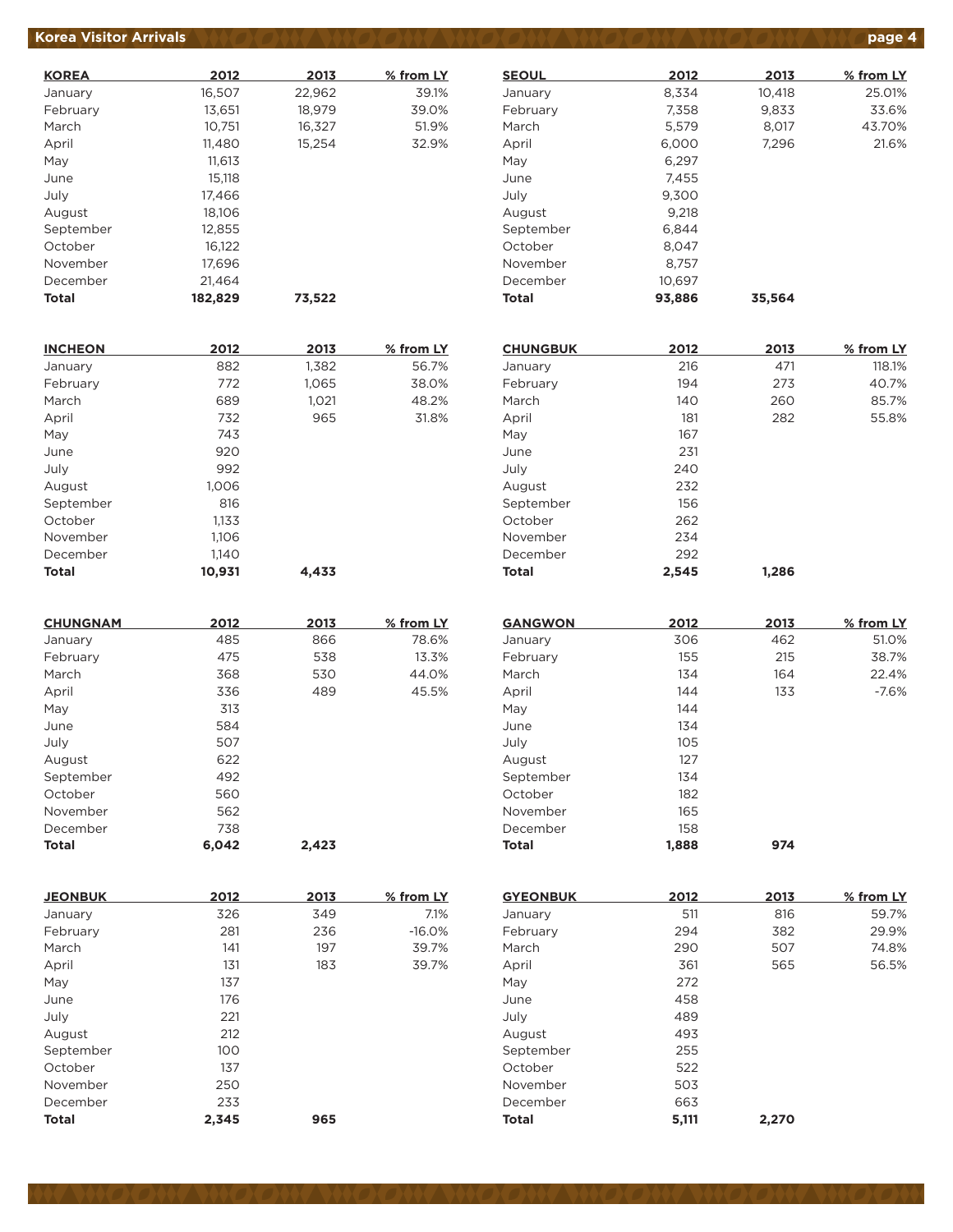#### **Korea Visitor Arrivals product to the state of the Second ANT WAS CONVENTED AND CONVENTING page 5**

| <b>GYEONGGI</b> | 2012   | 2013   | % from LY |
|-----------------|--------|--------|-----------|
| January         | 3,620  | 5,119  | 41.4%     |
| February        | 3,067  | 4,099  | 33.6%     |
| March           | 2,508  | 3,572  | 42.4%     |
| April           | 2,540  | 3,318  | 30.6%     |
| May             | 2.495  |        |           |
| June            | 3,631  |        |           |
| July            | 3,656  |        |           |
| August          | 3.707  |        |           |
| September       | 2,988  |        |           |
| October         | 3,598  |        |           |
| November        | 3.824  |        |           |
| December        | 4,887  |        |           |
| Total           | 40,521 | 16,108 |           |

| <b>JEONNAM</b> | 2012  | 2013  | % from LY |
|----------------|-------|-------|-----------|
| January        | 391   | 481   | 23.0%     |
| February       | 256   | 400   | 56.3%     |
| March          | 221   | 310   | 40.3%     |
| April          | 204   | 314   | 53.9%     |
| May            | 234   |       |           |
| June           | 335   |       |           |
| July           | 246   |       |           |
| August         | 360   |       |           |
| September      | 157   |       |           |
| October        | 308   |       |           |
| November       | 337   |       |           |
| December       | 414   |       |           |
| Total          | 3,463 | 1,505 |           |

| <b>GYEONGNAM</b> | 2012  | 2013  | % from LY |
|------------------|-------|-------|-----------|
| January          | 993   | 1,450 | 46.0%     |
| February         | 458   | 1,128 | 146.3%    |
| March            | 388   | 1,098 | 183.0%    |
| April            | 474   | 1,016 | 114.3%    |
| May              | 541   |       |           |
| June             | 732   |       |           |
| July             | 1.016 |       |           |
| August           | 1,346 |       |           |
| September        | 467   |       |           |
| October          | 640   |       |           |
| November         | 1,162 |       |           |
| December         | 1,250 |       |           |
| <b>Total</b>     | 9.467 | 4,692 |           |

| <b>OTHER</b> | 2012  | 2013  | % from LY |
|--------------|-------|-------|-----------|
| January      | 443   | 1,148 | 159.1%    |
| February     | 341   | 810   | 137.5%    |
| March        | 293   | 651   | 122.2%    |
| April        | 377   | 693   | 83.8%     |
| May          | 270   |       |           |
| June         | 462   |       |           |
| July         | 694   |       |           |
| August       | 783   |       |           |
| September    | 446   |       |           |
| October      | 733   |       |           |
| November     | 796   |       |           |
| December     | 992   |       |           |
| <b>Total</b> | 6,630 | 3,302 |           |
|              |       |       |           |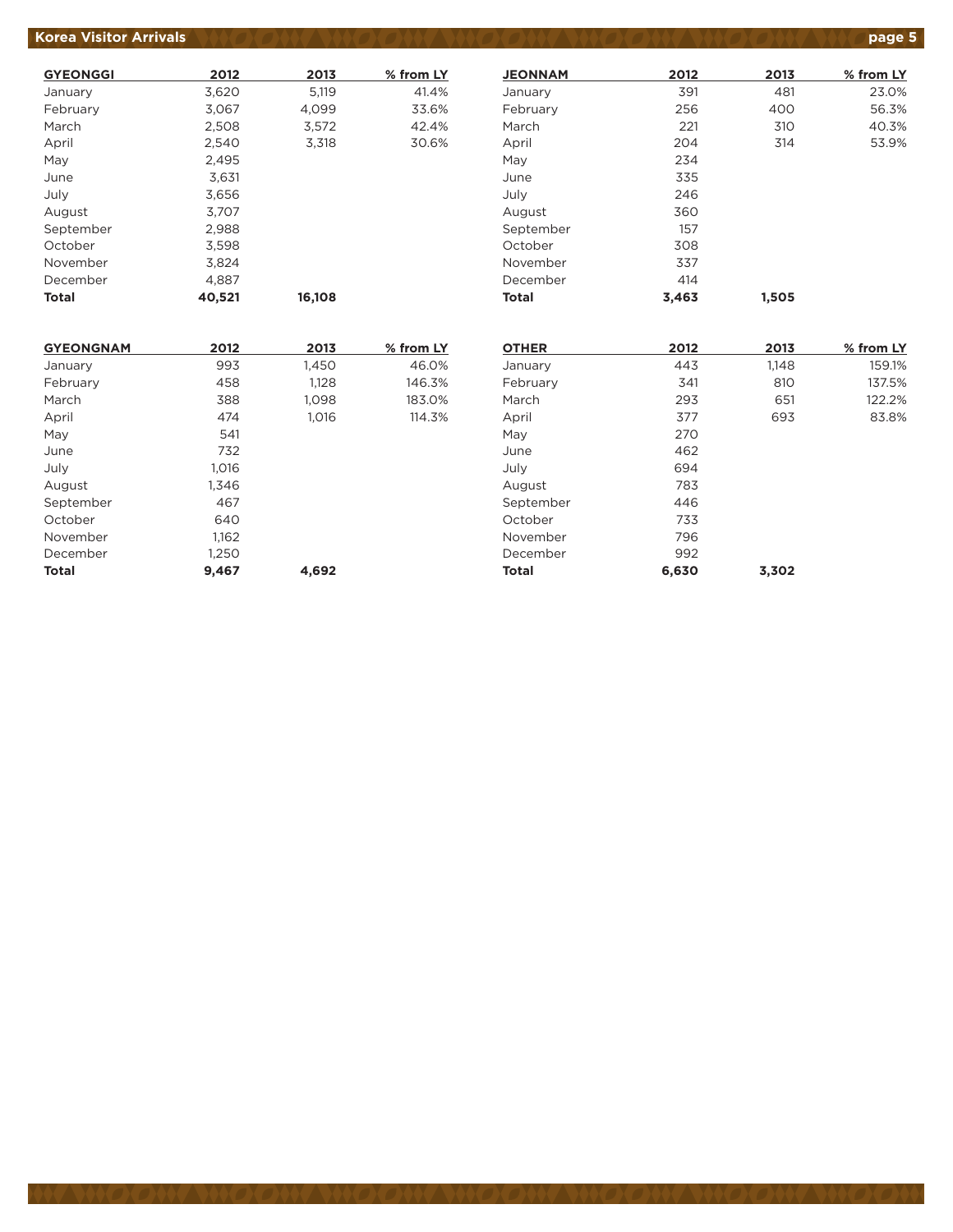#### **Taiwan Visitor Arrivals (A) CANY WAO ON YWO ON YWO ON YWO ON YWO ON YWO page 6**

| <b>TAIWAN</b> | 2012   | 2013   | % from LY |
|---------------|--------|--------|-----------|
| January       | 7,015  | 3,362  | $-52.1%$  |
| February      | 3,816  | 4,552  | 19.3%     |
| March         | 3,255  | 3,212  | $-1.3%$   |
| April         | 3,963  | 3,031  | $-23.5%$  |
| May           | 3,196  |        |           |
| June          | 4.001  |        |           |
| July          | 5,536  |        |           |
| August        | 4.541  |        |           |
| September     | 3.646  |        |           |
| October       | 3,688  |        |           |
| November      | 2,951  |        |           |
| December      | 3,536  |        |           |
| <b>Total</b>  | 49,144 | 14,157 |           |

| <b>KAOHSIUNG</b> | 2012  | 2013 | % from LY |
|------------------|-------|------|-----------|
| January          | 447   | 293  | $-34.5%$  |
| February         | 306   | 226  | $-26.1%$  |
| March            | 188   | 267  | 42.0%     |
| April            | 291   | 204  | $-29.9%$  |
| May              | 214   |      |           |
| June             | 277   |      |           |
| July             | 372   |      |           |
| August           | 321   |      |           |
| September        | 225   |      |           |
| October          | 342   |      |           |
| November         | 231   |      |           |
| December         | 188   |      |           |
| <b>Total</b>     | 3.402 | 990  |           |

#### **TAIPEI 2012 2013 % from LY** January 1,261 1,849 -56.6% February 2,509 2,493 -0.6% March 2,264 1,797 -20.6% April 2,344 1,702 -27.4% May 2,020 June 2,416 July 2,980 August 2,399 September 2,116 October 2,029 November 1,606 December 2,079 **Total 29,023 7,841**

| <b>TAICHUNG</b> | 2012  | 2013  | % from LY |
|-----------------|-------|-------|-----------|
| January         | 1,039 | 467   | $-55.1%$  |
| February        | 445   | 837   | 88.1%     |
| March           | 440   | 506   | 15.0%     |
| April           | 629   | 372   | $-40.9%$  |
| May             | 410   |       |           |
| June            | 589   |       |           |
| July            | 954   |       |           |
| August          | 915   |       |           |
| September       | 475   |       |           |
| October         | 601   |       |           |
| November        | 506   |       |           |
| December        | 527   |       |           |
| <b>Total</b>    | 7,530 | 2,182 |           |

#### **TAOYUAN, MIAOLI,**

| <b>HSINEHU</b> | 2012  | 2013  | % from LY |
|----------------|-------|-------|-----------|
| January        | 819   | 360   | $-56.0%$  |
| February       | 320   | 432   | 35.0%     |
| March          | 204   | 300   | 47.1%     |
| April          | 488   | 366   | $-25.0%$  |
| May            | 386   |       |           |
| June           | 426   |       |           |
| July           | 729   |       |           |
| August         | 451   |       |           |
| September      | 336   |       |           |
| October        | 349   |       |           |
| November       | 288   |       |           |
| December       | 339   |       |           |
| Total          | 5,135 | 1,458 |           |

|       |       | $%$ from LY |
|-------|-------|-------------|
| 449   | 393   | $-12.5%$    |
| 236   | 564   | 139.0%      |
| 159   | 342   | 115.1%      |
| 211   | 387   | 83.4%       |
| 166   |       |             |
| 293   |       |             |
| 501   |       |             |
| 455   |       |             |
| 494   |       |             |
| 367   |       |             |
| 320   |       |             |
| 403   |       |             |
| 4.054 | 1.686 |             |
|       | 2012  | 2013        |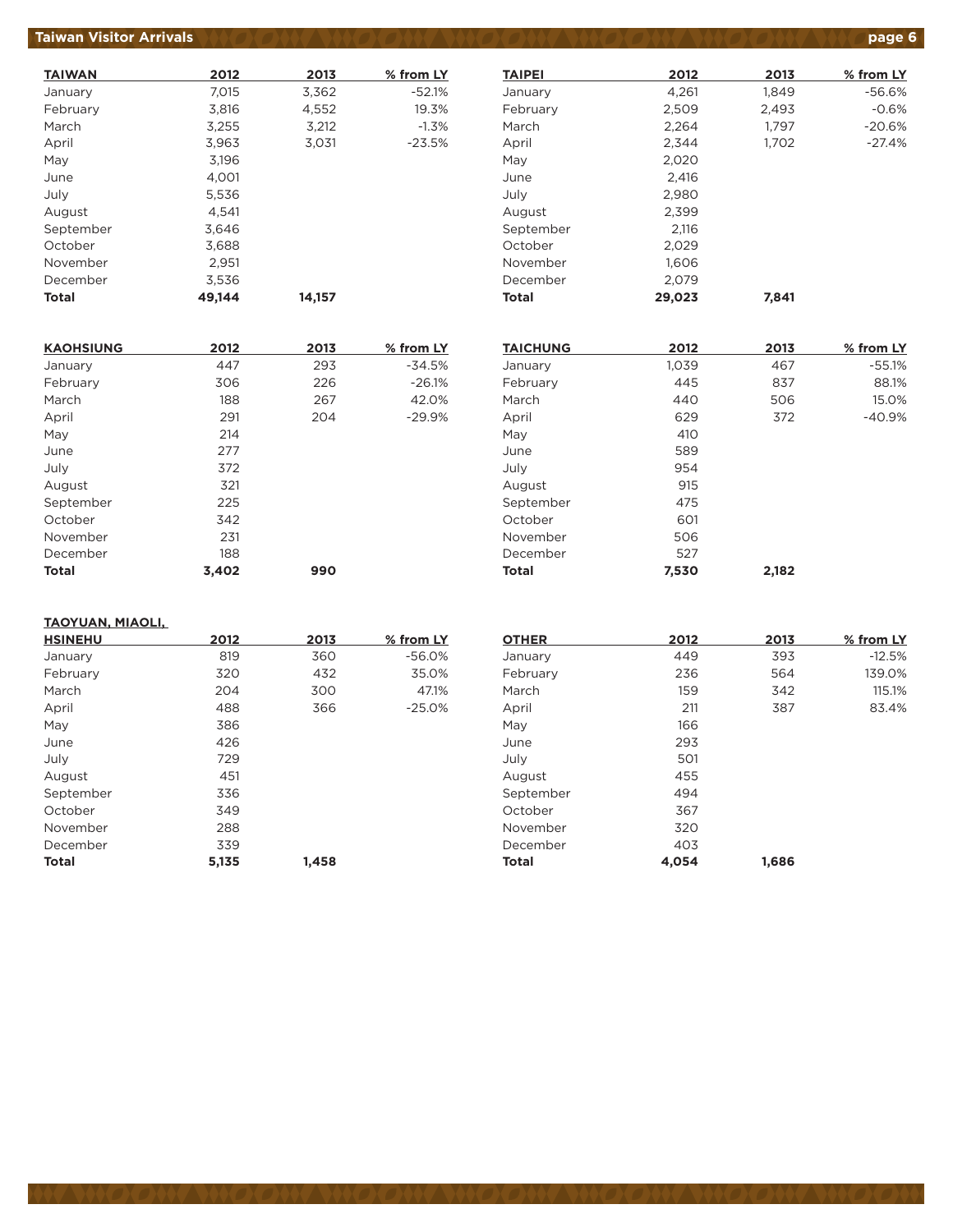## **China Visitor Arrivals product to the state of the CANA AND CANA AND CANA AND CANA AND <b>page 7**

| <b>CHINA</b> | 2012  | 2013  | % from LY |
|--------------|-------|-------|-----------|
| January      | 2,519 | 545   | $-78.4%$  |
| February     | 340   | 2,796 | 722.4%    |
| March        | 420   | 448   | 6.7%      |
| April        | 509   | 599   | 17.7%     |
| May          | 453   |       |           |
| June         | 420   |       |           |
| July         | 642   |       |           |
| August       | 1.019 |       |           |
| September    | 655   |       |           |
| October      | 1,087 |       |           |
| November     | 397   |       |           |
| December     | 478   |       |           |
| <b>Total</b> | 8.939 | 4.388 |           |

| <b>BEIJING</b> | 2012  | 2013  | % from LY |
|----------------|-------|-------|-----------|
| January        | 721   | 193   | $-73.2%$  |
| February       | 111   | 566   | 409.9%    |
| March          | 98    | 94    | $-4.1%$   |
| April          | 103   | 214   | 107.8%    |
| May            | 114   |       |           |
| June           | 101   |       |           |
| July           | 217   |       |           |
| August         | 217   |       |           |
| September      | 158   |       |           |
| October        | 135   |       |           |
| November       | 47    |       |           |
| December       | 93    |       |           |
| <b>Total</b>   | 2,115 | 1,067 |           |
|                |       |       |           |

| <b>SHANGHAI</b> | 2012  | 2013  | % from LY |
|-----------------|-------|-------|-----------|
| January         | 898   | 170   | $-81.1%$  |
| February        | 57    | 1,017 | 1684.2%   |
| March           | 148   | 144   | $-2.7%$   |
| April           | 148   | 126   | $-14.9%$  |
| May             | 104   |       |           |
| June            | 106   |       |           |
| July            | 111   |       |           |
| August          | 536   |       |           |
| September       | 283   |       |           |
| October         | 333   |       |           |
| November        | 98    |       |           |
| December        | 185   |       |           |
| <b>Total</b>    | 3,007 | 1,457 |           |

| <b>OTHER</b> | 2012  | 2013  | % from LY |
|--------------|-------|-------|-----------|
| January      | 827   | 140   | $-83.1%$  |
| February     | 151   | 1,149 | 660.9%    |
| March        | 165   | 174   | 5.5%      |
| April        | 201   | 226   | 12.4%     |
| May          | 220   |       |           |
| June         | 192   |       |           |
| July         | 245   |       |           |
| August       | 229   |       |           |
| September    | 168   |       |           |
| October      | 547   |       |           |
| November     | 205   |       |           |
| December     | 194   |       |           |
| <b>Total</b> | 3.344 | 1.689 |           |

| <b>GUANGZHOU</b> | 2012 | 2013 | % from LY |
|------------------|------|------|-----------|
| January          | 73   | 42   | $-42.5%$  |
| February         | 21   | 64   | 204.8%    |
| March            | 9    | 36   | 300.0%    |
| April            | 57   | 33   | $-42.1%$  |
| May              | 15   |      |           |
| June             | 21   |      |           |
| July             | 69   |      |           |
| August           | 37   |      |           |
| September        | 46   |      |           |
| October          | 72   |      |           |
| November         | 47   |      |           |
| December         | 6    |      |           |
| <b>Total</b>     | 473  | 175  |           |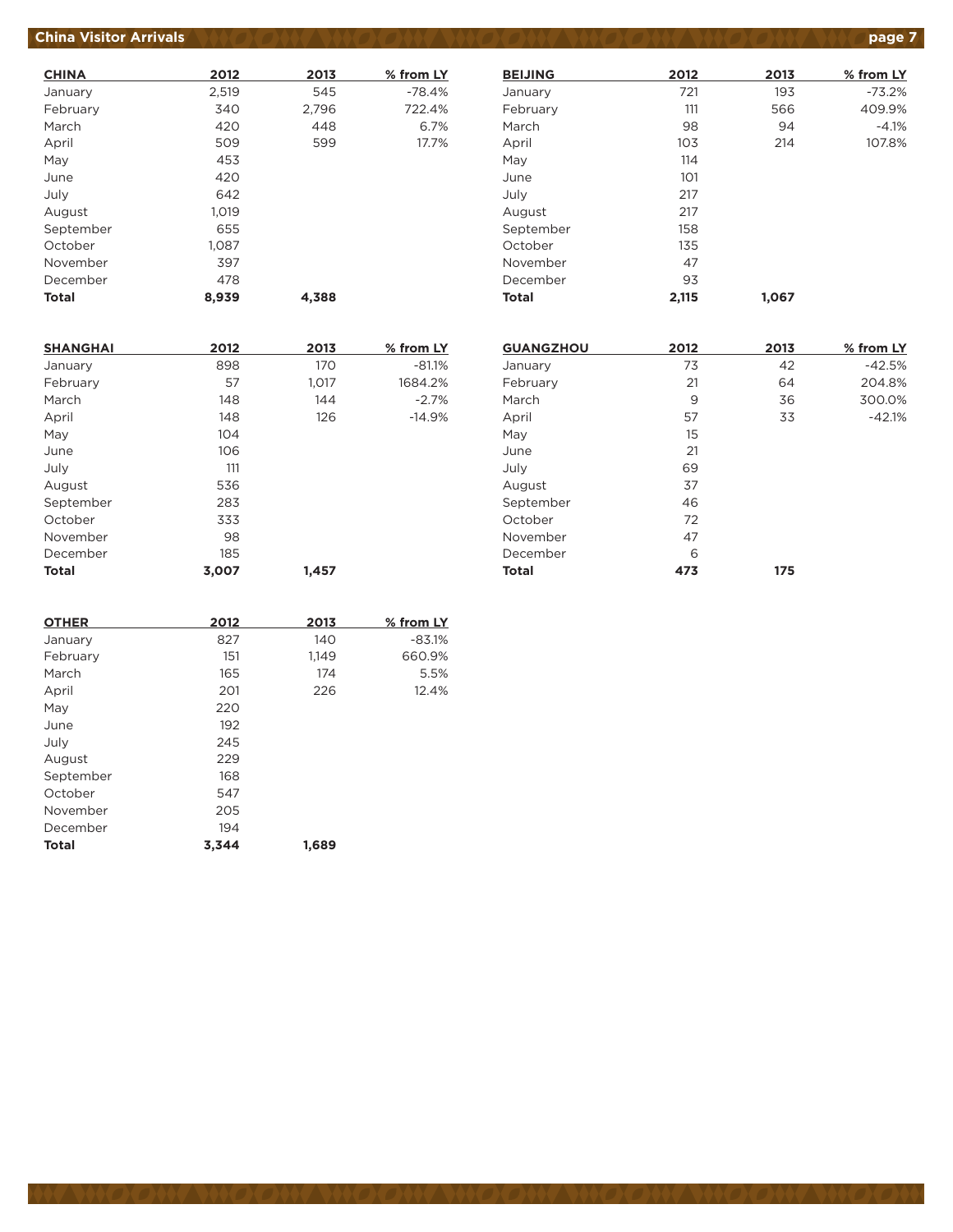## **Other Visitor Arrivals** *AND ON AND ON ON AND ON AND ON AND ON AND ON AND ON AND Page 8*

| <b>U.S. MAINLAND</b> | 2012   | 2013   | % from LY |
|----------------------|--------|--------|-----------|
| January              | 4,124  | 3,938  | $-4.5%$   |
| February             | 4,096  | 3,869  | $-5.5%$   |
| March                | 4.758  | 4.198  | $-11.8%$  |
| April                | 3,955  | 4,689  | 18.6%     |
| May                  | 4.844  |        |           |
| June                 | 4.137  |        |           |
| July                 | 4,651  |        |           |
| August               | 3,898  |        |           |
| September            | 5,626  |        |           |
| October              | 3.743  |        |           |
| November             | 3.746  |        |           |
| December             | 3.743  |        |           |
| Total                | 51,321 | 16.694 |           |

| <b>CNMI</b>  | 2012   | 2013  | % from LY |
|--------------|--------|-------|-----------|
| January      | 1,144  | 1,110 | $-3.0%$   |
| February     | 1,059  | 1,158 | 9.3%      |
| March        | 1,451  | 1,282 | $-11.6%$  |
| April        | 1,237  | 1,055 | $-14.7%$  |
| May          | 1.408  |       |           |
| June         | 1,844  |       |           |
| July         | 1,862  |       |           |
| August       | 1,724  |       |           |
| September    | 1,036  |       |           |
| October      | 1,206  |       |           |
| November     | 1,454  |       |           |
| December     | 1,292  |       |           |
| <b>Total</b> | 16,717 | 4,605 |           |

| <b>FSM</b> | 2012   | 2013  | % from LY |
|------------|--------|-------|-----------|
| January    | 753    | 681   | $-9.6%$   |
| February   | 664    | 794   | 19.6%     |
| March      | 779    | 755   | $-3.1%$   |
| April      | 715    | 744   | 4.1%      |
| May        | 903    |       |           |
| June       | 1.093  |       |           |
| July       | 912    |       |           |
| August     | 1,026  |       |           |
| September  | 749    |       |           |
| October    | 901    |       |           |
| November   | 722    |       |           |
| December   | 852    |       |           |
| Total      | 10.069 | 2,974 |           |

| <b>PHILIPPINES</b> | 2012   | 2013  | % from LY |
|--------------------|--------|-------|-----------|
| January            | 463    | 500   | 8.0%      |
| February           | 527    | 538   | 2.1%      |
| March              | 767    | 961   | 25.3%     |
| April              | 1,219  | 952   | $-21.9%$  |
| May                | 1,240  |       |           |
| June               | 794    |       |           |
| July               | 767    |       |           |
| August             | 658    |       |           |
| September          | 816    |       |           |
| October            | 1.419  |       |           |
| November           | 835    |       |           |
| December           | 978    |       |           |
| <b>Total</b>       | 10,483 | 2,951 |           |

| <b>HAWAII</b> | 2012   | 2013  | % from LY |
|---------------|--------|-------|-----------|
| January       | 867    | 935   | 7.8%      |
| February      | 780    | 652   | $-16.4%$  |
| March         | 1,082  | 687   | $-36.5%$  |
| April         | 1.014  | 747   | $-26.3%$  |
| May           | 1,037  |       |           |
| June          | 1,206  |       |           |
| July          | 914    |       |           |
| August        | 784    |       |           |
| September     | 1.067  |       |           |
| October       | 871    |       |           |
| November      | 913    |       |           |
| December      | 762    |       |           |
| <b>Total</b>  | 11,297 | 3,021 |           |

| <b>PALAU</b> | 2012  | 2013 | % from LY |
|--------------|-------|------|-----------|
| January      | 221   | 184  | $-16.7%$  |
| February     | 226   | 215  | $-4.9%$   |
| March        | 305   | 205  | $-32.8%$  |
| April        | 295   | 181  | $-38.6%$  |
| May          | 312   |      |           |
| June         | 382   |      |           |
| July         | 342   |      |           |
| August       | 312   |      |           |
| September    | 259   |      |           |
| October      | 327   |      |           |
| November     | 212   |      |           |
| December     | 226   |      |           |
| <b>Total</b> | 3.419 | 785  |           |

| <b>RMI</b>   | 2012  | 2013 | % from LY |
|--------------|-------|------|-----------|
| January      | 44    | 49   | 11.4%     |
| February     | 55    | 26   | $-52.7%$  |
| March        | 170   | 74   | $-56.5%$  |
| April        | 91    | 64   | $-29.7%$  |
| May          | 85    |      |           |
| June         | 83    |      |           |
| July         | 108   |      |           |
| August       | 92    |      |           |
| September    | 126   |      |           |
| October      | 130   |      |           |
| November     | 100   |      |           |
| December     | 68    |      |           |
| <b>Total</b> | 1,152 | 213  |           |

| <b>AUSTRALIA</b> | 2012  | 2013  | % from LY |
|------------------|-------|-------|-----------|
| January          | 340   | 411   | 20.9%     |
| February         | 571   | 299   | $-47.6%$  |
| March            | 366   | 264   | $-27.9%$  |
| April            | 433   | 336   | $-22.4%$  |
| May              | 253   |       |           |
| June             | 224   |       |           |
| July             | 239   |       |           |
| August           | 256   |       |           |
| September        | 390   |       |           |
| October          | 321   |       |           |
| November         | 148   |       |           |
| December         | 222   |       |           |
| <b>Total</b>     | 3.763 | 1.310 |           |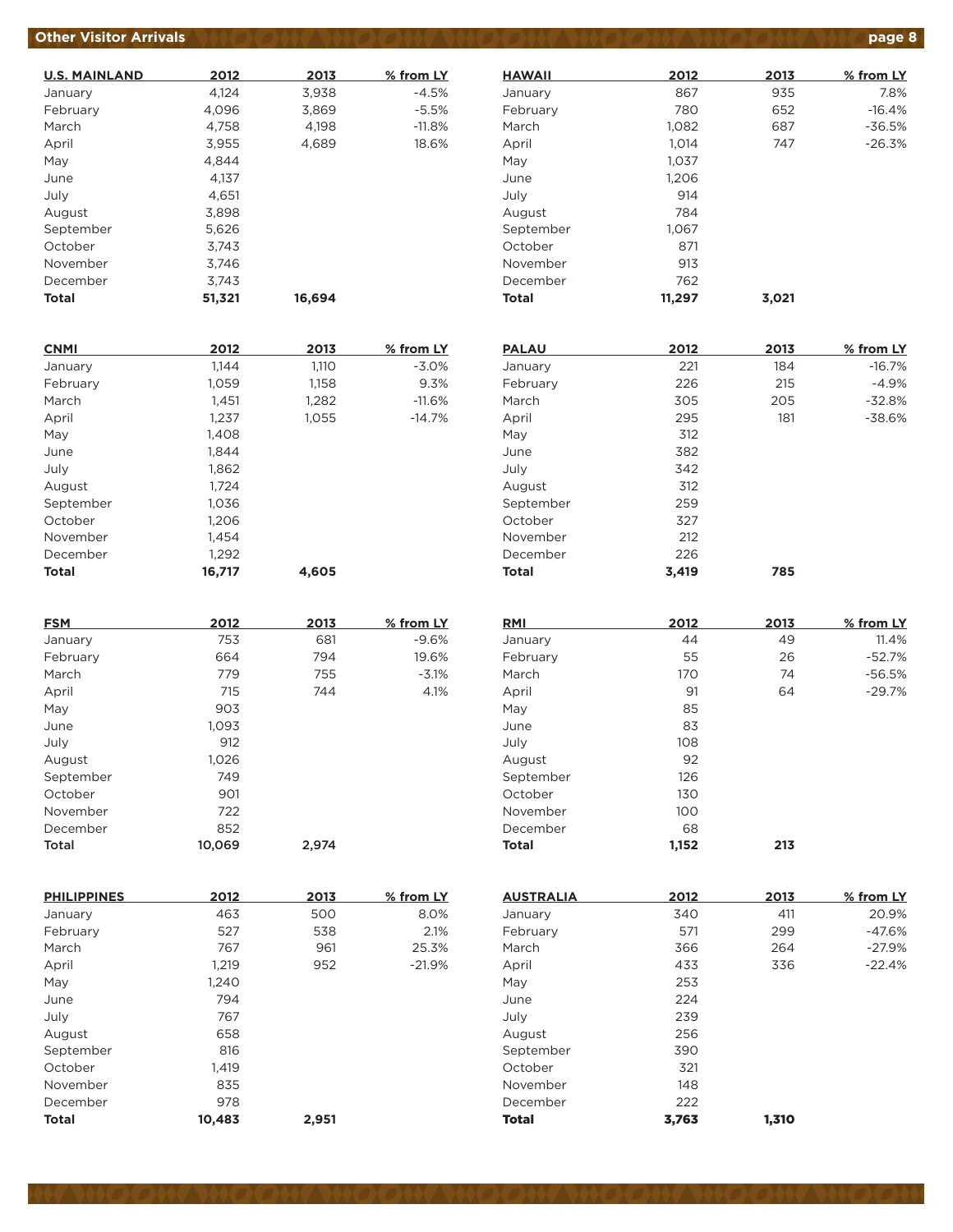## **Other Visitor Arrivals**

| <b>CANADA</b> | 2012 | 2013 | % from LY |
|---------------|------|------|-----------|
| January       | 67   | 66   | $-1.5%$   |
| February      | 69   | 92   | 33.3%     |
| March         | 85   | 67   | $-21.2%$  |
| April         | 62   | 60   | $-3.2%$   |
| May           | 63   |      |           |
| June          | 59   |      |           |
| July          | 44   |      |           |
| August        | 33   |      |           |
| September     | 50   |      |           |
| October       | 112  |      |           |
| November      | 72   |      |           |
| December      | 98   |      |           |
| <b>Total</b>  | 814  | 285  |           |

| <b>HONG KONG</b> | 2012  | 2013  | % from LY |
|------------------|-------|-------|-----------|
| January          | 747   | 886   | 18.6%     |
| February         | 692   | 671   | $-3.0%$   |
| March            | 622   | 696   | 11.9%     |
| April            | 605   | 578   | $-4.5%$   |
| May              | 647   |       |           |
| June             | 632   |       |           |
| July             | 648   |       |           |
| August           | 606   |       |           |
| September        | 630   |       |           |
| October          | 746   |       |           |
| November         | 999   |       |           |
| December         | 1,035 |       |           |
| <b>Total</b>     | 8.609 | 2.831 |           |

| <b>VIETNAM</b> | 2012 | 2013 | % from LY |
|----------------|------|------|-----------|
| January        | 16   | 14   | $-12.5%$  |
| February       | 14   | 4    | $-71.4%$  |
| March          | 9    | 6    | $-33.3%$  |
| April          | 3    | 5    | 66.7%     |
| May            | O    |      |           |
| June           | 17   |      |           |
| July           | 15   |      |           |
| August         | 3    |      |           |
| September      | 22   |      |           |
| October        | 6    |      |           |
| November       | 5    |      |           |
| December       | 5    |      |           |
| <b>Total</b>   | 115  | 29   |           |

| <b>OTHER</b> | 2012  | 2013  | % from LY |
|--------------|-------|-------|-----------|
| January      | 329   | 340   | 3.3%      |
| February     | 388   | 440   | 13.4%     |
| March        | 433   | 467   | 7.9%      |
| April        | 328   | 699   | 113.1%    |
| May          | 325   |       |           |
| June         | 361   |       |           |
| July         | 384   |       |           |
| August       | 368   |       |           |
| September    | 451   |       |           |
| October      | 486   |       |           |
| November     | 400   |       |           |
| December     | 382   |       |           |
| <b>Total</b> | 4,635 | 1.946 |           |

| <b>EUROPE</b> | 2012  | 2013 | % from LY |
|---------------|-------|------|-----------|
| January       | 125   | 171  | 36.8%     |
| February      | 130   | 195  | 50.0%     |
| March         | 169   | 267  | 58.0%     |
| April         | 168   | 236  | 40.5%     |
| May           | 85    |      |           |
| June          | 119   |      |           |
| July          | 118   |      |           |
| August        | 155   |      |           |
| September     | 113   |      |           |
| October       | 168   |      |           |
| November      | 153   |      |           |
| December      | 180   |      |           |
| <b>Total</b>  | 1,683 | 869  |           |

| <b>THAILAND</b> | 2012 | 2013 | % from LY |
|-----------------|------|------|-----------|
| January         | 16   | 25   | 56.3%     |
| February        | 32   | 55   | 71.9%     |
| March           | 53   | 42   | $-20.8%$  |
| April           | 29   | 28   | $-3.4%$   |
| May             | 27   |      |           |
| June            | 38   |      |           |
| July            | 70   |      |           |
| August          | 18   |      |           |
| September       | 29   |      |           |
| October         | 24   |      |           |
| November        | 17   |      |           |
| December        | 30   |      |           |
| <b>Total</b>    | 383  | 150  |           |

| <b>RUSSIA</b> | 2012  | 2013  | % from LY |
|---------------|-------|-------|-----------|
| January       | 201   | 1,074 | 434.3%    |
| February      | 135   | 496   | 267.4%    |
| March         | 302   | 761   | 152.0%    |
| April         | 287   | 515   | 79.4%     |
| May           | 282   |       |           |
| June          | 374   |       |           |
| July          | 427   |       |           |
| August        | 371   |       |           |
| September     | 308   |       |           |
| October       | 361   |       |           |
| November      | 421   |       |           |
| December      | 571   |       |           |
| <b>Total</b>  | 4.040 | 2.846 |           |

|  |  | page 9 |  |
|--|--|--------|--|
|  |  |        |  |
|  |  |        |  |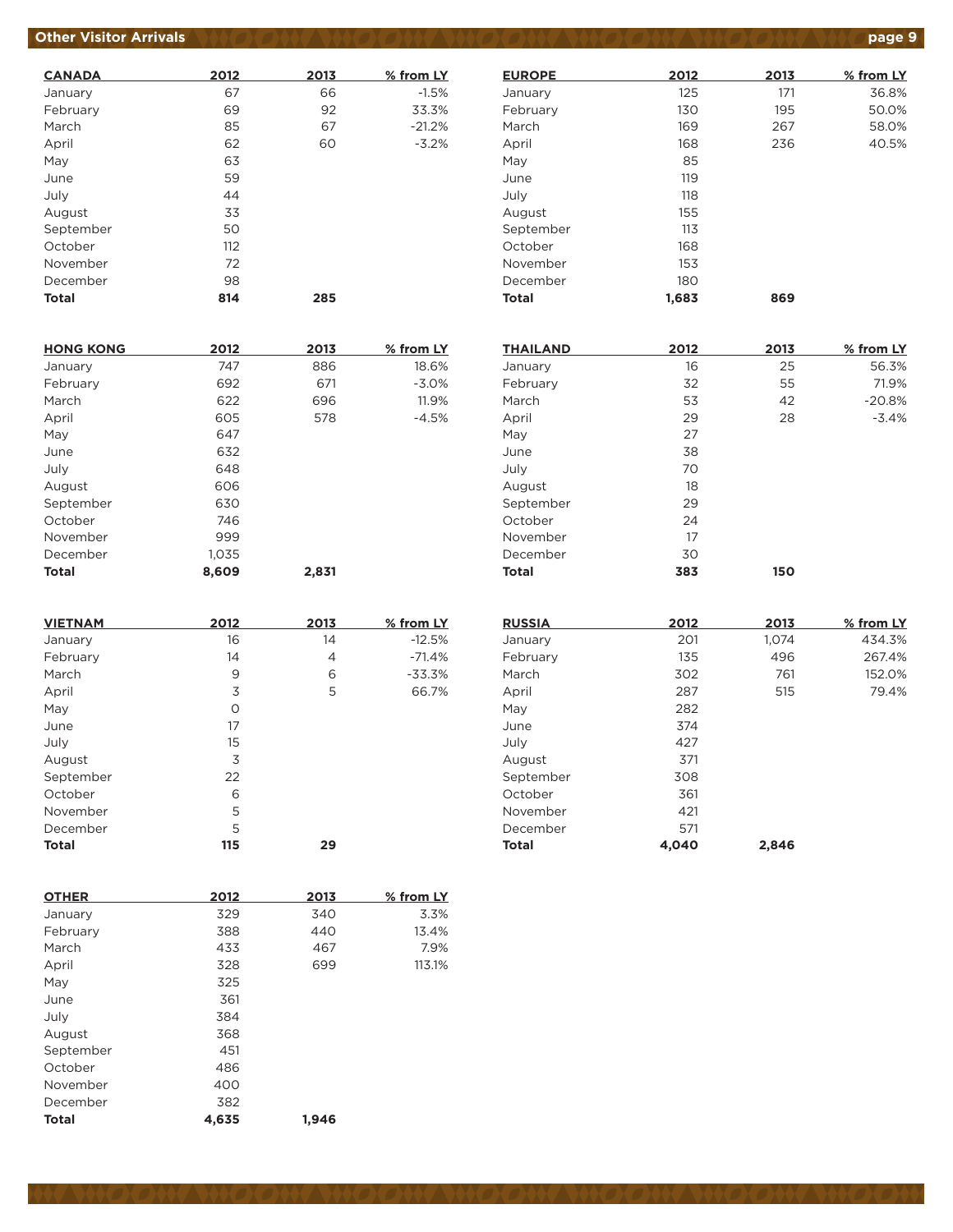#### **Monthly Visitor Arrivals, 2007-2013 poter 10 page 10 page 10 page 10 page 10 page 10 page 10 page 10**

**VISITOR ARRIVALS (AIR & SEA) 2007 2008 2009 2010 2011 2012 2013 % from LY** January 109,073 108,100 98,298 103,262 109,055 116,588 116,558 0.0% February 106,999 104,350 93,455 109,321 110,839 112,129 122,072 8.9% March 108,204 106,561 100,940 109,797 108,702 126,376 136,728 8.2% April 90,385 86,887 80,706 82,756 70,894 87,806 91,499 4.2% May 86,393 91,490 71,897 88,492 70,471 82,697 June 99,277 94,882 60,100 85,635 75,693 94,948 July 111,310 106,833 97,650 110,808 99,586 111,970 August 128,923 104,879 103,577 120,149 120,788 131,988 September 92,364 83,298 92,126 106,515 100,433 112,342 October 91,312 86,213 78,311 88,964 90,276 104,334 November 96,571 80,552 81,928 94,787 99,345 109,133 December 104,083 87,734 93,883 96,922 103,696 117,724 **Calendar Year Total 1,224,894 1,141,779 1,052,871 1,197,408 1,159,778 1,308,035 466,857 from LY 1.1% -6.8% -7.8% 13.7% -3.1% 12.8% Fiscal Year Total 1,223,290 1,179,246 1,053,248 1,170,857 1,147,134 1,270,161 798,048 % from LY 0.5% -3.6% -10.7% 11.2% -2.0% 10.7%**

|              |           | <b>AIR ARRIVALS</b> |           | <b>SEA ARRIVALS</b> |       |           |
|--------------|-----------|---------------------|-----------|---------------------|-------|-----------|
|              | 2012      | 2013                | % from LY | 2012                | 2013  | % from LY |
| January      | 116,136   | 116,094             | 0.0%      | 452                 | 464   | 2.7%      |
| February     | 112,115   | 121,824             | 8.7%      | 14                  | 248   | 1671.4%   |
| March        | 125,318   | 135,999             | 8.5%      | 1,058               | 729   | $-31.1\%$ |
| April        | 87,470    | 89,408              | 2.2%      | 336                 | 2,091 | 522.3%    |
| May          | 82,230    |                     |           | 467                 |       |           |
| June         | 94,920    |                     |           | 28                  |       |           |
| July         | 111,890   |                     |           | 80                  |       |           |
| August       | 131,952   |                     |           | 36                  |       |           |
| September    | 108,728   |                     |           | 3,614               |       |           |
| October      | 102,330   |                     |           | 2,004               |       |           |
| November     | 108,900   |                     |           | 233                 |       |           |
| December     | 116,652   |                     |           | 1,072               |       |           |
| <b>TOTAL</b> | 1,298,641 | 463,325             |           | 9,394               | 3,532 |           |

Source: Civilian air & sea and Armed Forces air arrivals. Customs & Agriculture Declaration Form, Customs & Quarantine Agency. Processed by the Guam Visitors Bureau. Armed Forces sea arrivals are compiled by the Navy Port Control until September 2008. Armed Forces sea arrivals by place of residence is not available. Monthly air and sea statistics illustrate Civilian and Armed Forces visitors. A detailed breakdown is available upon request. Note: r Revised, ppreliminary \*Does not include military sea arrivals.